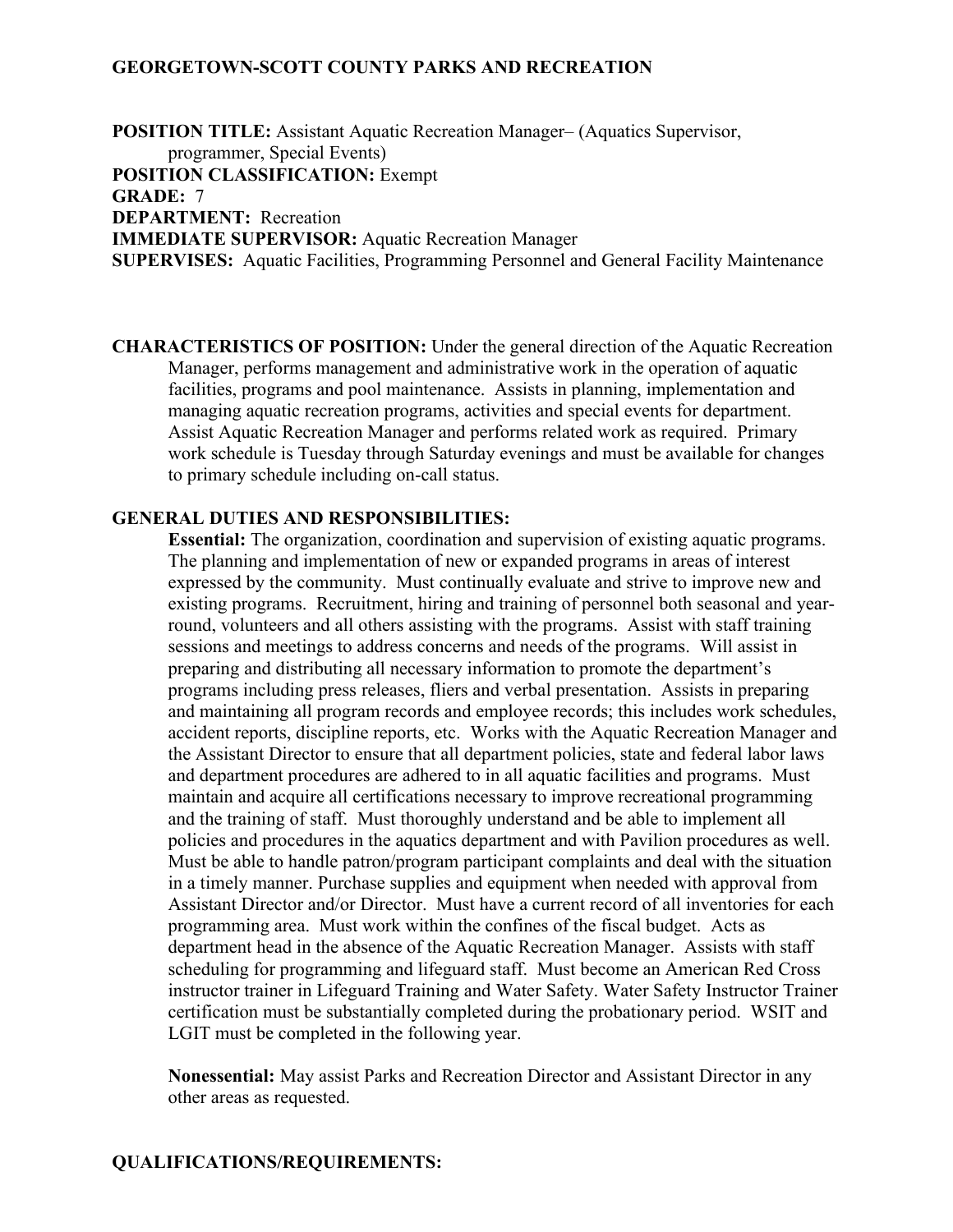**Education, Training, Experience**: Bachelor of Science in Recreation, Parks Administration or related field preferred. Experience may be substituted on a year for year basis. Certified Parks and Recreation Professional (CPRP) preferred. Must possess a minimum of three seasons experience as an American Red Cross lifeguard and swimming instructor or equivalent level of training through another certifying agency. Training: must be currently certified as a Water Safety Instructor and a Lifeguard Instructor in good standing; Instructor Trainer and Certified Pool Operator or Aquatic Facility Operator from a national certifying agency preferred.

# **SPECIAL KNOWLEDGE, SKILLS AND ABILITIES:**

**Knowledge:** Comprehensive knowledge of recreation program planning such as setting goals and objectives and maintaining a program budget. Must have a working knowledge of aquatics programming such as scheduling, etc. Working knowledge of office equipment. General knowledge and understanding of Federal and State Labor Laws. Must understand pool chemistry and pool maintenance.

**Skills:** Swimming, water safety, water rescue, pool chemistry, and pool maintenance. Computer skills including word processing, graphics and publishing applications.

**Abilities:** Ability to establish and maintain effective working relationships with Parks and Recreation employees and the general public. Ability to implement and maintain a diversified program meeting the fitness, instructional and leisure time needs of the community. Ability to prepare and maintain accurate reports. Ability to function effectively when required to work varying schedules and shifts as determined by recreation and facility program events. Ability to communicate and perform under stress when problems arise.

**SPECIAL LICENSING REQUIREMENTS:** Valid Kentucky driver's license; American Red Cross or equivalent organization certified Lifeguard Training, First Aid, CPR for the Professional Rescuer, Lifeguard Instructor and Water Safety instructor certifications.

### **ADDITIONAL REQUIREMENTS:**

**Instructions:** Must be able to work within own timeline with minimal instructions on a daily.

**Processes:** Must review and improve program plans, program ideas etc. as needed.

**Review of Work:** Work is generally reviewed through oral and written reports.

**Analytical Requirements:** Decisions based on knowledge and application of techniques/concepts are required.

### **Work Environment:** Indoor and outdoor

**Availability:** Must be able to attend meetings and departmental activities in evening hours and on weekends; must be able to work irregular hours on a regular basis.

### **Physical Demands:**

**Lifting**: Some required (up to 70 pounds). Requires standing walking and sitting.